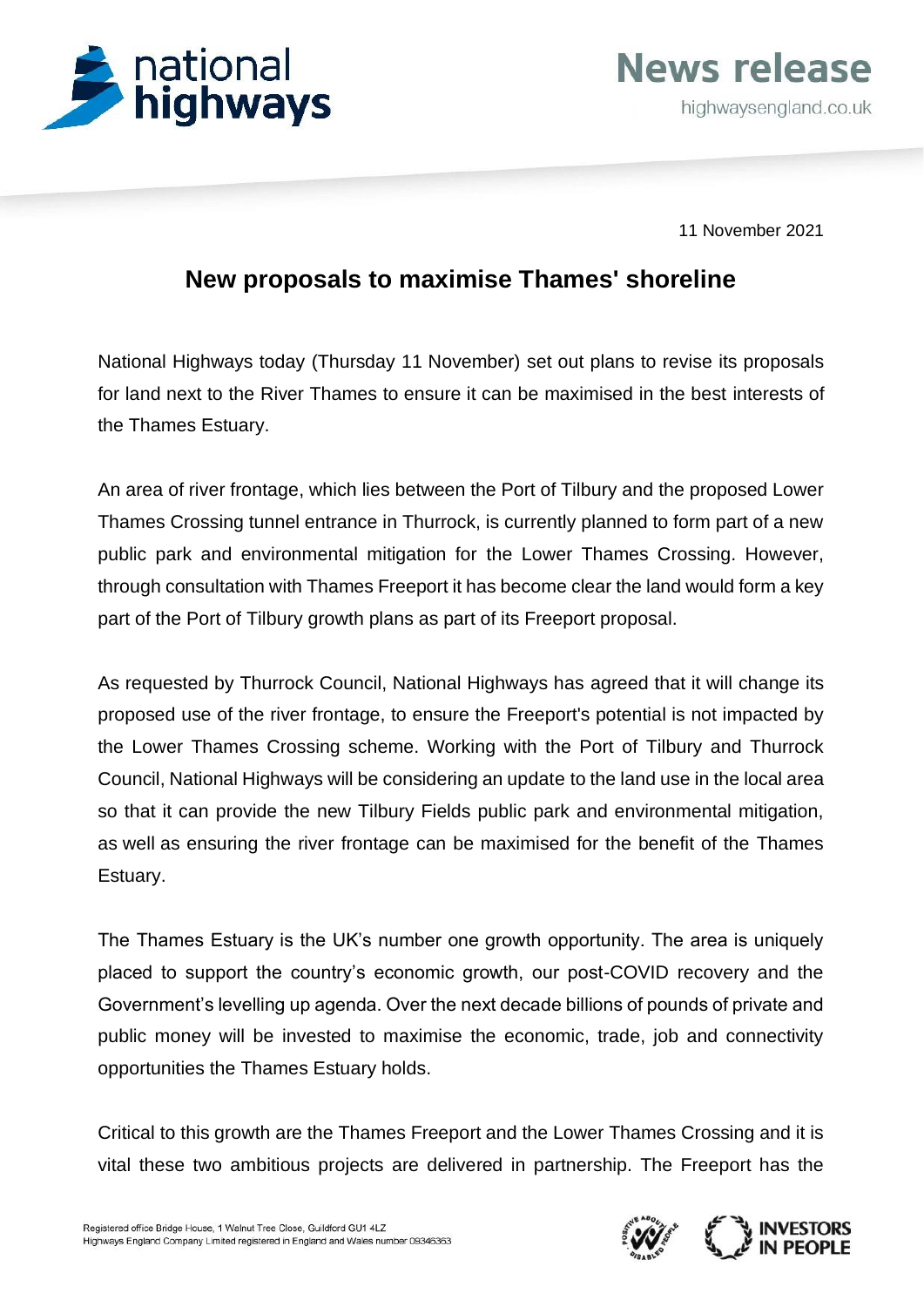

potential to deliver 25,000 new jobs and will have improved connections to the rest of the country via the Lower Thames Crossing, part of the biggest investment in the UK's roads for a generation. Together, they represent a huge opportunity to maximise the land to the north of the Thames, which has been under-utilised for decades.

**Matt Palmer, Lower Thames Crossing Executive Director, said**: "One of our top priorities is supporting economic growth across the Thames Estuary and the Government's Freeport proposals will play an important role in the region's future. We are committed to working with our partners in the area to unlock the full potential of the region.

"We welcome the opportunity to review and update our plans for Tilbury Fields so we can support the Freeport's ambition to create jobs and trade, while also providing the local community with a fantastic new park with views across the estuary."

**Leader of Thurrock Council, Councillor Rob Gledhill, said:** "Thurrock Council welcomes this move by National Highways to incorporate the Freeport proposals into the Lower Thames Crossing design. Both the Lower Thames Crossing and the Thames Freeport are significant schemes, that will impact and benefit Thurrock. Whilst Thurrock Council remain opposed to the route of the Lower Thames Crossing this announcement does ensure that the Thames Freeport riverside opportunity is guaranteed, we will continue to work with both National Highways and the Ports to ensure the best outcomes for our community."

National Highways will be using the additional time required to revise its Tilbury Fields proposals to consider further improvements to its Lower Thames Crossing plans following its Community Impacts Consultation held earlier this year. The revisions to the Tilbury Fields proposals and any further changes to the Lower Thames Crossing plans will be shared with communities and stakeholders. It intends to submit its DCO application to seek permission to build and operate the crossing in 2022.



**News release** 

highwaysengland.co.uk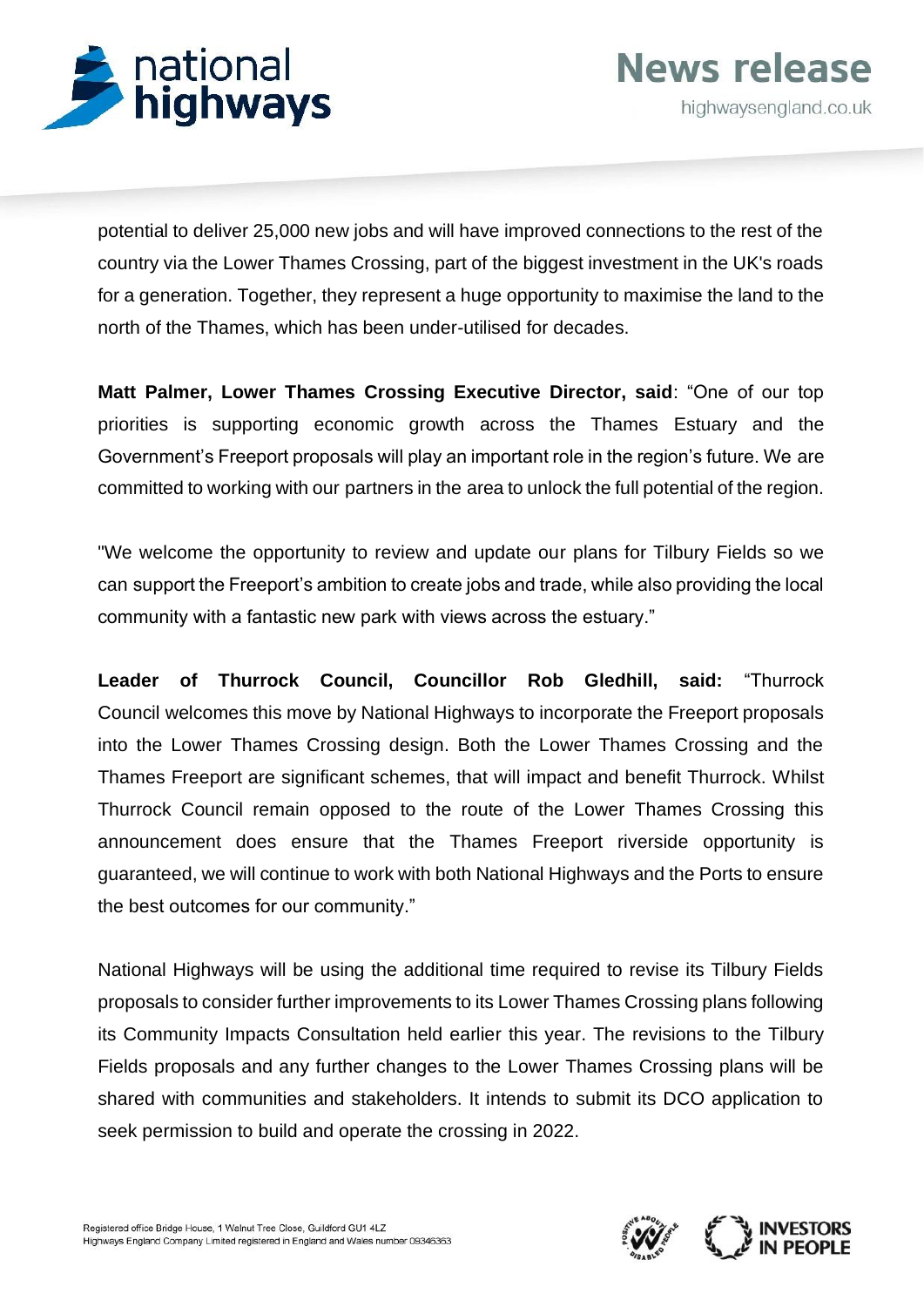

**News release** highwaysengland.co.uk

National Highways is also in discussions with the Department for Transport, Thurrock Council, Port of Tilbury, and London Gateway, on what further changes to the strategic road network are needed to support growth ambitions for the area.

The existing ports at Tilbury are important for the economy of Thurrock and, following discussions with Thurrock Council and the Port of Tilbury, a separate project to develop options for a dedicated Tilbury Link Road improving connectivity between the Port and the strategic road network via the Lower Link Road Thames Crossing has been launched by National Highways. The proposed Freeport has increased the importance of this link, and National Highways will continue work with Thurrock Council and Port of Tilbury to explore how to best to fund and bring forward such a project.

**Stuart Wallace, Chief Operating Officer, Forth Ports Limited, said:** "The Thames Freeport plans exist amongst a constellation of supportive initiatives that will amplify the impact of the Freeport, this includes the Lower Thames Crossing which will relieve pressure on the region's road network. The Port of Tilbury, along with its partners, has developed a strong case for the Thames Freeport demonstrating the significant economic and regeneration benefits that the Freeport can bring to Thurrock and the wider Thames Estuary through the use of the riverside land. We have worked collaboratively with the Lower Thames Crossing team and Thurrock Council to ensure that both the Freeport and the Crossing can bring the maximum benefit to the local area and its residents.

"We are pleased that the necessity for the Tilbury Link Road is now recognised and that this will be delivered; further maximising the benefits that can be derived from both the Lower Thames Crossing and the Thames Freeport. We will work in partnership with both National Highways and Thurrock Council to deliver the link road & the Lower Thames Crossing in the required timescale."

National Highways has also proposed to take on Thurrock Council's responsibility for operating & maintaining the A13 east of M25. This would allow National Highways to